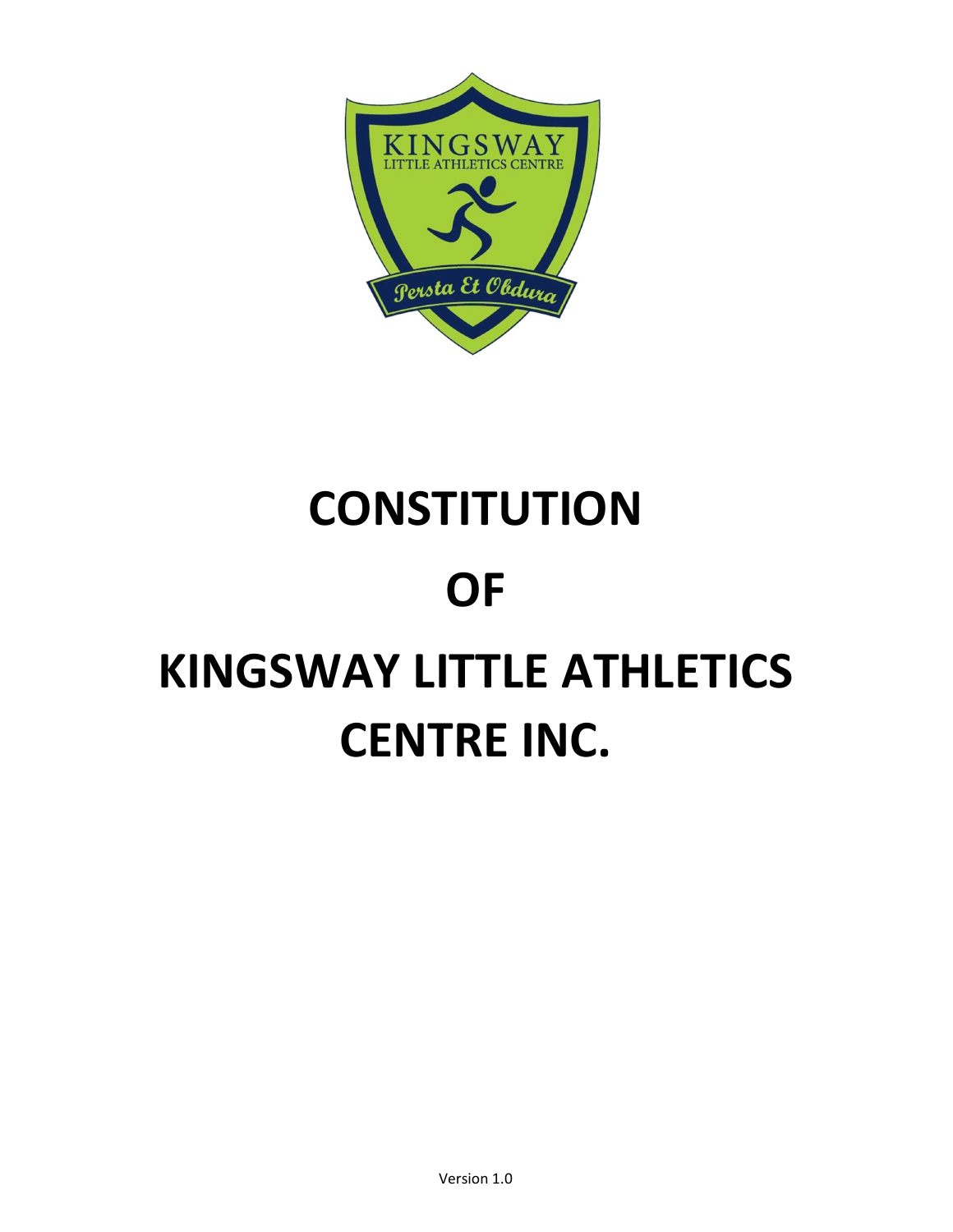## Version Control

| Version | Date        | Revised by            | Comments                                                                                                                                                                                                                                                         |
|---------|-------------|-----------------------|------------------------------------------------------------------------------------------------------------------------------------------------------------------------------------------------------------------------------------------------------------------|
| 1.0     | 3 June 2019 | <b>KLAC Committee</b> | Replaces 2013 Constitution and<br>approved at Special General Meeting<br>held on 26 <sup>th</sup> June 2019. Approved by<br>Department of Mines, Industry<br>Regulation and Safety - Consumer<br>Protection and in effect as of 30 <sup>th</sup><br>August 2019. |
|         |             |                       |                                                                                                                                                                                                                                                                  |
|         |             |                       |                                                                                                                                                                                                                                                                  |
|         |             |                       |                                                                                                                                                                                                                                                                  |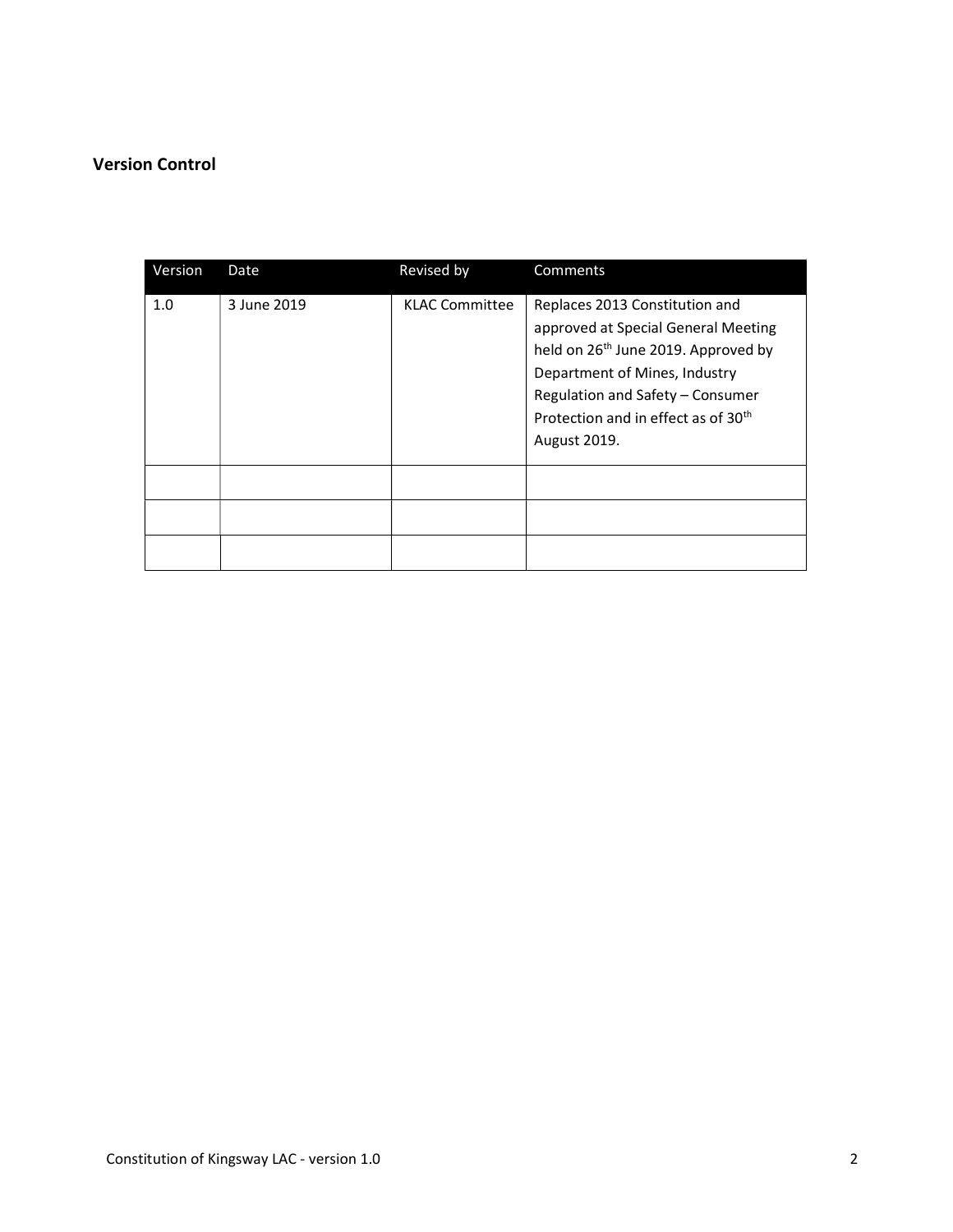# Contents

| 1.  |  |
|-----|--|
| 2.  |  |
| 3.  |  |
| 4.  |  |
| 5.  |  |
| 6.  |  |
| 7.  |  |
| 8.  |  |
| 9.  |  |
| 10. |  |
| 11. |  |
| 12. |  |
| 13. |  |
| 14. |  |
| 15. |  |
| 16. |  |
| 17. |  |
| 18. |  |
| 19. |  |
| 20. |  |
| 21. |  |
| 22. |  |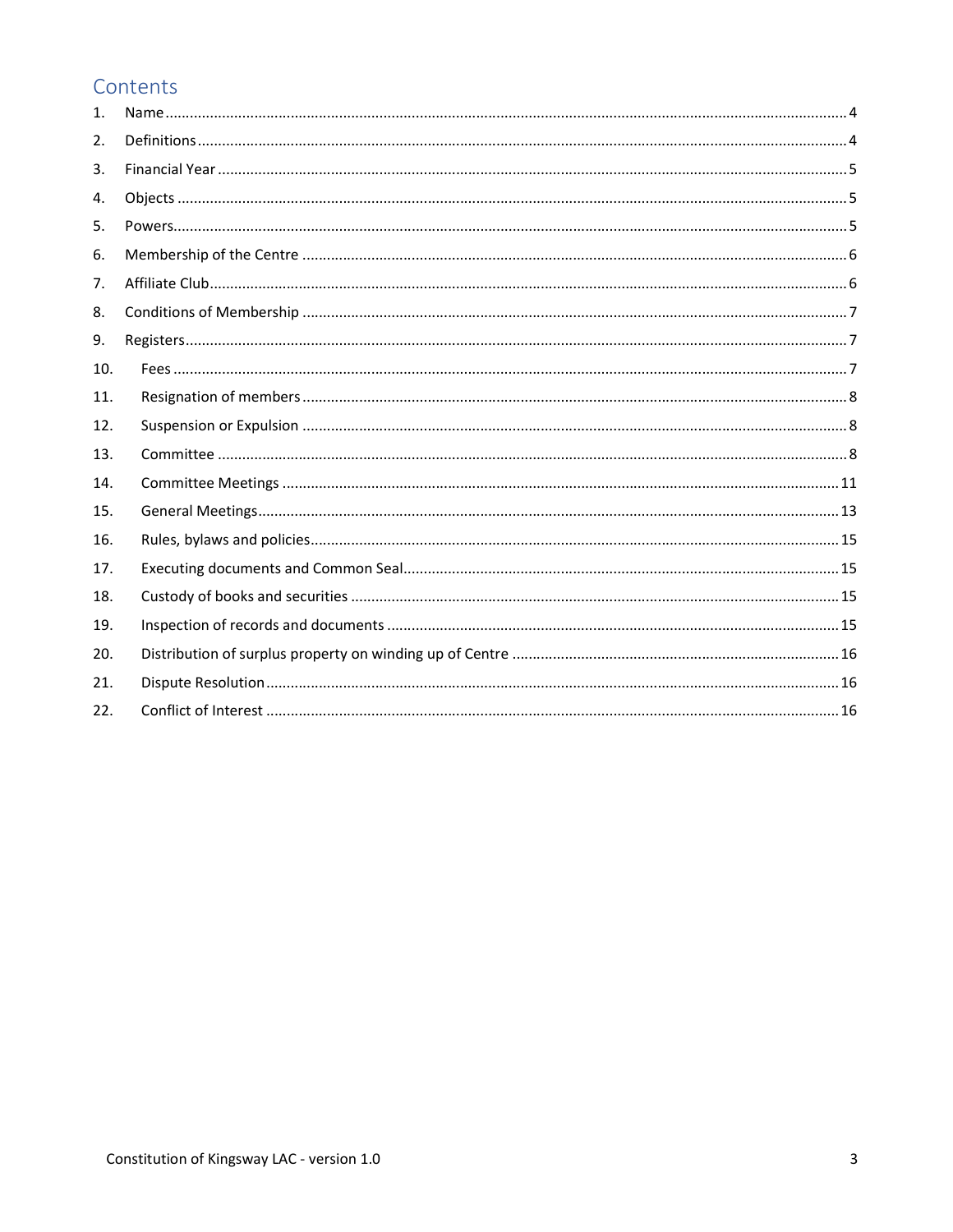## 1.Name

The name of the incorporated association is Kingsway Little Athletics Centre Inc. (The Centre)

## 2.Definitions

The following definitions apply unless the context requires otherwise:

Affiliate Club means an incorporated association of an athletics related discipline that is aligned/affiliated to the Centre as referred to in rule 7;

By-Law means any By-Law, regulation or policy made by the Management Committee under rule 16;

Chair means, in relation to the proceedings at a Management Committee meeting, Special General Meeting or Annual General Meeting, the person presiding at the meeting;

Chairperson means a person elected at the Annual General Meeting or appointed as Chairperson due to a vacancy as per subrule 13.24 by the Committee;

Committee means the members of the Centre elected at the Annual General Meeting to the Management Committee positions, acting collectively. Also known as Management Committee;

Committee meeting means a meeting of the Management Committee referred to in rule 14;

Commissioner means the Commissioner for Consumer Protection exercising powers under the Act;

Centre Delegate means the person/s nominated by the Centre to represent that entity at any Association meeting;

Club Delegate means the person/s nominated by an Affiliate Club to represent that entity at any Committee meeting or general meeting;

Financial Year means the period commencing 1 April and concluding on 31 March in the following year;

General Meeting means either an Annual General Meeting as outlined in subrules 15.1 to 15.4 or a Special General Meeting as outlined in subrules 15.5 to 15.8;

Junior Volunteer means an individual who has not reached the age of eighteen (18) years;

Life Member means an individual upon whom life membership of the Centre has been conferred under Rule 6.4;

Little Athletics means athletic activity for persons of an age determined by the State Governing body;

Ordinary Member means member of the Centre as defined in subrule 6.2;

Policy means a Policy established under the By-Laws of the Centre;

Poll means voting conducted in person, written or electronic form;

Registered Athlete means an individual who has not reached the age of eighteen (18) years as defined in subrule 5.1.a but are subject to all Rules of The Centre;

Registrar means a person elected at the Annual General Meeting or appointed as Registrar due to a vacancy as per subrule 13.24 by the Management Committee;

Seal means the common seal of the Centre as defined in subrule 17.2;

Secretary means a person elected at the Annual General Meeting or appointed as Secretary due to a vacancy as per subrule 13.24 by the Management Committee;

Special Resolution means a special resolution passed in accordance with the section 51 of the Act;

Constitution of Kingsway LAC - version 1.0 4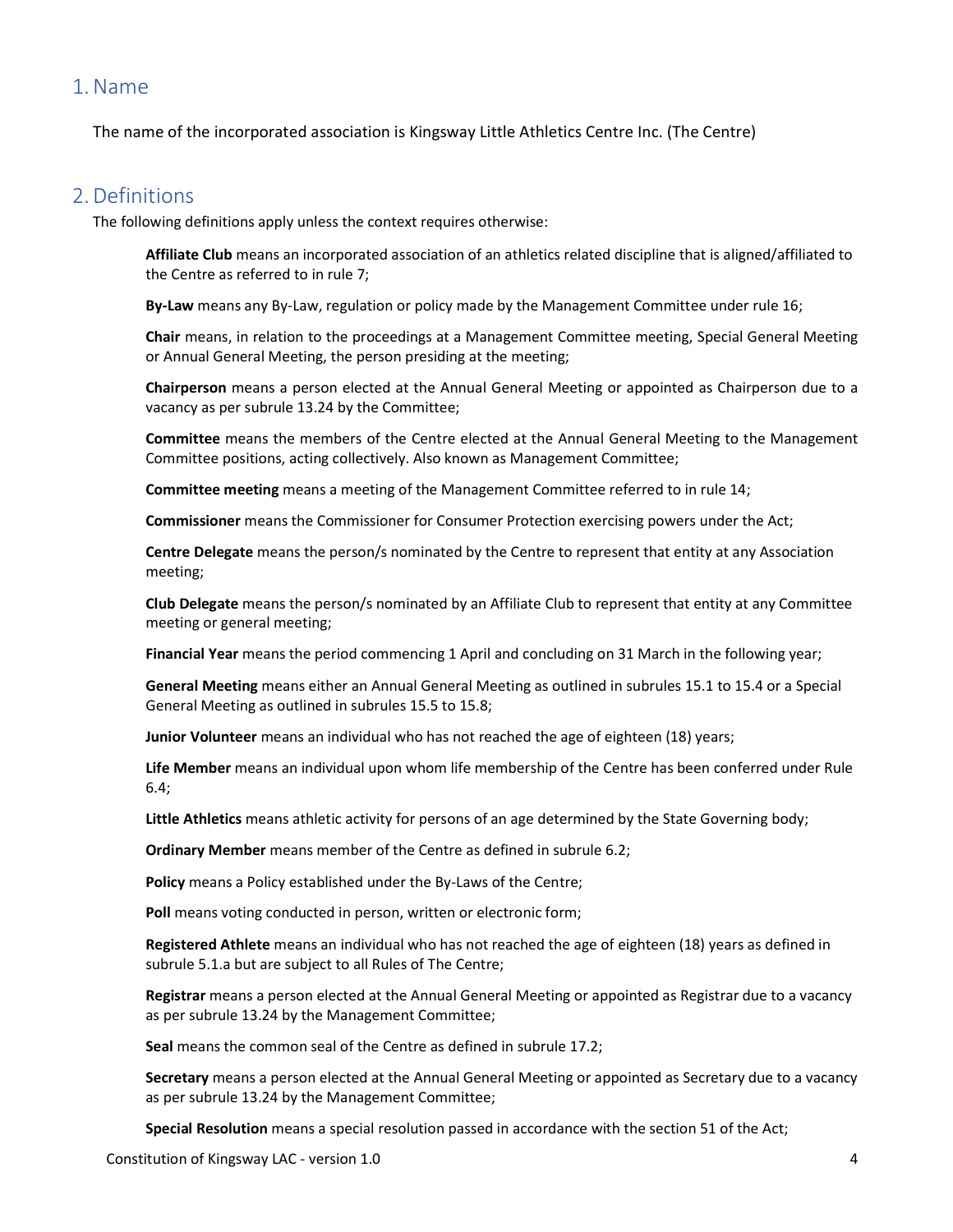State Governing Body means the Association responsible for the conduct of Little Athletics in Western Australia;

The Act means Associations Incorporation Act 2015;

Treasurer means a person elected at the Annual General Meeting or appointed as Treasurer due to a vacancy as per subrule 13.24 by the Management Committee;

Vice Chairperson means a person appointed to the office of deputy-chairperson of the Centre by the Management Committee as defined in subrule 13.7;

Volunteer Member is an individual as defined in subrule 6.3.

## 3. Financial Year

The financial year of the Centre is the twelve-month period from  $1<sup>st</sup>$  of April to 31<sup>st</sup> March.

## 4.Objects

The objects of the Centre are to:

- a) provide recreational activity in the form of track and field competition for Registered Athletes;
- b) foster and promote the sport of Athletics for juniors in the area;
- c) promote good sportspersonship;
- d) teach the sport of athletics to all who desire it and who can be accommodated by the Centre;
- e) provide an environment that allows for the easy transition from Little Athletics to senior athletics;
- f) organise and control the conduct of Little Athletics competition arranged by the Centre;
- g) encourage, aid and support current affiliated clubs and the formation of any new clubs seeking affiliation;
- h) the Centre will be non-sectarian, non-discriminatory and non-party-political;
- i) the property and income of the Centre shall be applied solely towards the promotion of the objects of the Centre and no part of that property or income may be paid or otherwise distributed, directly or indirectly, to members except in good faith in the promotion of those objects;
- j) the Centre will endeavour to meet all requirements made by the State Governing body to be granted or retain affiliation; and
- k) provide a safe environment for all members and athletes as per Working with Children laws.

## 5. Powers

- 5.1. In pursuing its objectives, the Centre may do things necessary or convenient for carrying out its objects and purposes and in particular may:
	- a) oversee the registration of children as athletes in accordance with the Constitution, Rules, Regulations and By Laws of the Centre;
	- b) acquire, hold, deal with, dispose of, purchase, take on lease, or exchange, hire or otherwise acquire for the Centre any real or personal property;
	- c) open and operate bank accounts;
	- d) invest its money in any security in which trust moneys may be invested; or in any other manner authorised by these rules;
	- e) borrow money upon such terms and conditions the Centre thinks fit;
	- f) give such security for the discharge of liabilities incurred by the Centre as the Centre thinks fit;
	- g) appoint delegates to transact any business of the Centre on its behalf;
	- h) enter into any contract it considers necessary or desirable;
	- i) erect, construct, remove, rebuild, alter, improve and maintain any building for the purposes of the Centre with relevant council permission if applicable;
	- j) permit any part or parts of any land or building to be used by third parties in such a manner as may be deemed expedient;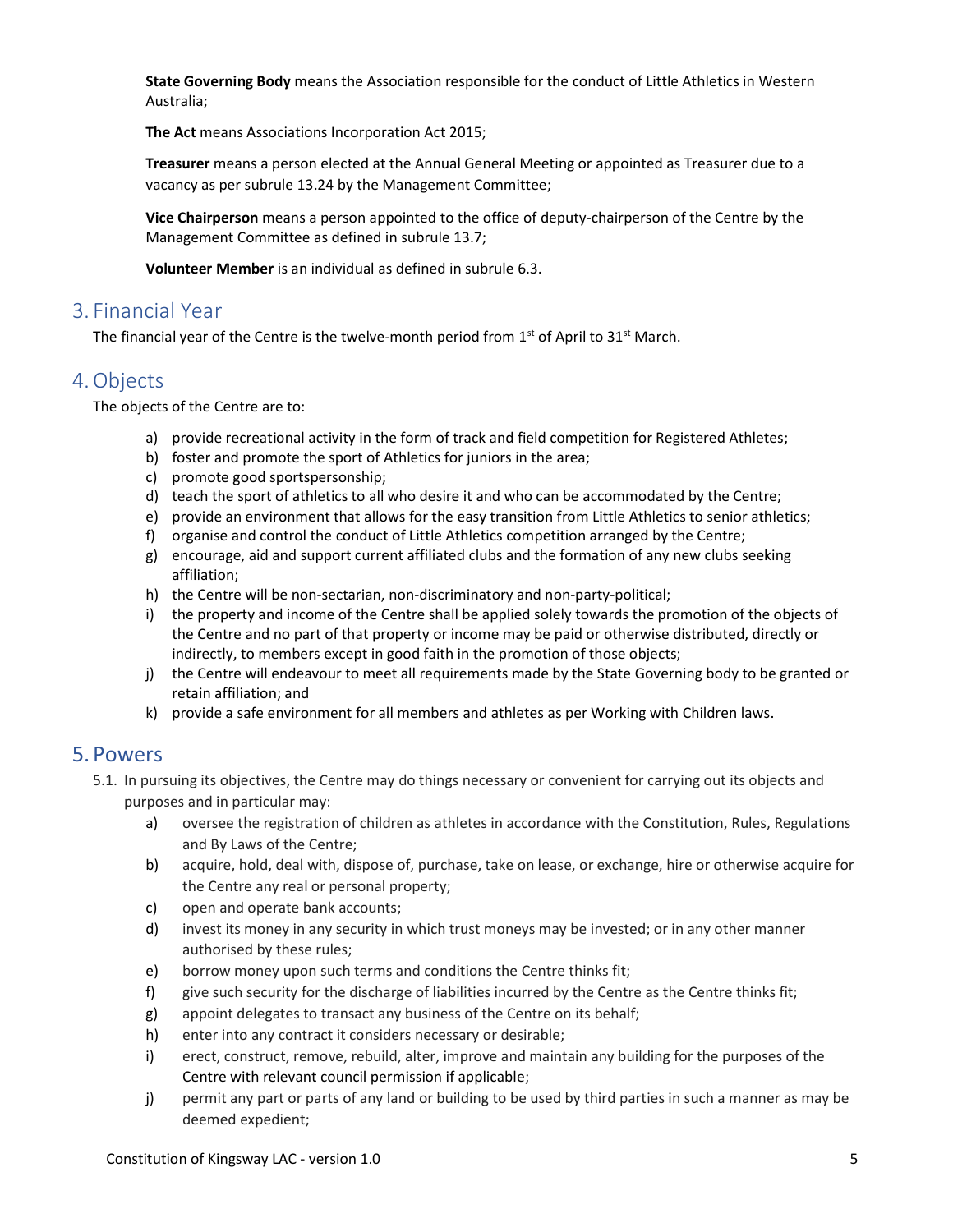- k) co-operate with any institutions, societies or associations having objectives altogether or in part similar to those of the Centre;
- l) Receive and accept donations, sponsorship, endowments or gifts of any property or assets whatsoever, and subject, or not subject to any special trusts or conditions; and
- m) affiliate with the State Governing Body responsible for the conduct of Little Athletics for the local area.

# 6.Membership of the Centre

- 6.1. Membership of the Centre shall be open to all persons over the age of eighteen (18) approved by the Committee on the payment of the prescribed membership fee under the following classes:
	- a) Ordinary Member;
	- b) Volunteer Member; and
	- c) Life Member.
- 6.2. Ordinary Member
	- a) shall be a parent / guardian / carer of a Registered Athlete of an affiliate Club;
	- b) shall have voting rights at General Meetings. Irrespective of the number of registered Athletes, votes are limited to one (1) vote per Ordinary Member and a maximum of two (2) votes per family;
	- c) shall be eligible for election to the Committee subject to the requirements of subrule (13.2); and
	- d) Ordinary Membership may be revoked under subrule (12.1).
- 6.3. Volunteer Member
	- a) Shall be an interested member of the Community who wishes to assist the Centre in a volunteer role but does not have a Registered Athlete within the Centre. Volunteer Members may include, but are not limited to, previous ordinary members with children who have left the Centre or a past athlete of the Centre;
	- b) Any interested person requires nomination by an Affiliate Club or an Ordinary Member and is subject to approval by the Committee prior to becoming a member;
	- c) Shall have voting rights at General meetings;
	- d) Shall be eligible for election to the Committee subject to the requirements of subrule (13.2); and
	- e) Volunteer Membership may be revoked under subrule (12.1).

## 6.4. Life Membership

- a) In recognition of past services to the Centre, a nominee must serve a minimum of ten (10) years as a member of the Centre before being eligible for nomination to Life Membership;
- b) The Centre bylaws shall prescribe the manner in which a Life Member shall be elected and other minimum qualifications in addition to the term of service mentioned in subrule (6.4.a) of this clause;
- c) Written notice of the proposed motion to elect a Life Member shall be signed by the proposer and seconder and given to the Secretary twenty-one (21) days prior to the AGM;
- d) The nominee may be elected to Life Membership by a three quarters majority of members present at the AGM;
- e) Shall have voting rights at General meetings;
- f) Shall be eligible for election to the Committee subject to the requirements of subrule (13.2); and
- g) Life Membership may be revoked under subrule (12.1).

# 7. Affiliate Club

- 7.1. Shall be an incorporated association of an athletics discipline.
- 7.2. Any interested Club requires nomination by an existing Affiliate Club or an Ordinary Member and is subject to approval by the Committee prior to becoming an Affiliated Club.
- 7.3. Shall provide a Club Delegate to attend Committee Meetings as per subrule (14.12).

Constitution of Kingsway LAC - version 1.0 6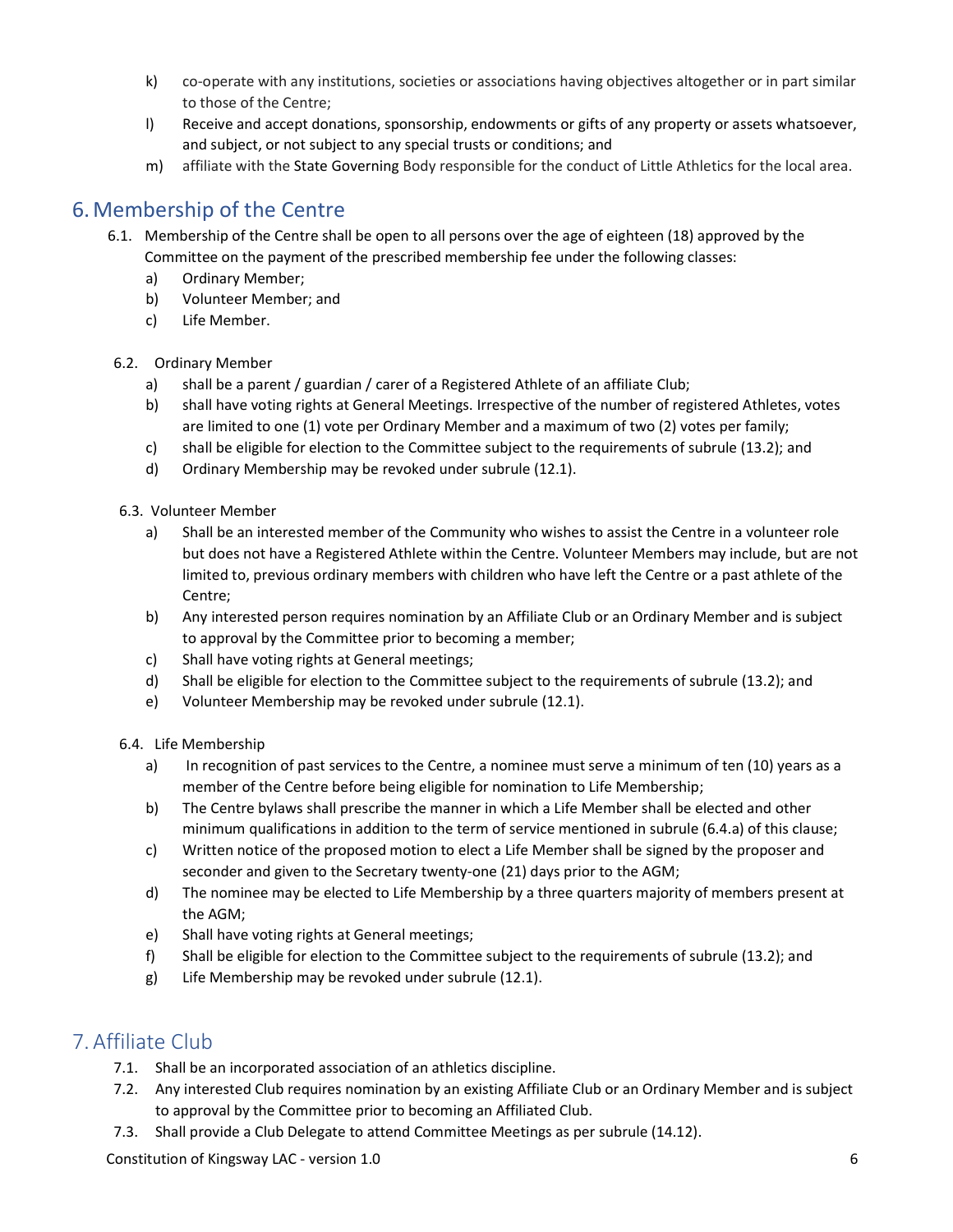- 7.4. Shall have voting rights at Committee Meetings as per subrule (14.13).
- 7.5. Affiliate Clubs may be reviewed by the Committee and affiliation suspended or revoked at a Special General Meeting.

# 8. Conditions of Membership

- 8.1. A copy of the Centre Rules is to be given to each person who becomes a member in the manner approved by the Committee.
- 8.2. Admission to and continuance of membership shall always be subject to the approval of the Committee. The Centre Constitution and bylaws prescribe circumstances where an application for membership may be rejected or revoked.

## 9. Registers

- 9.1. The Registrar shall on behalf of the Centre keep and maintain a Register of members, in accordance with section 53 of the Act, containing:
	- a) The name and one of the following residential, postal or email address of each member;
	- b) The date on which each member's name was entered into the Register; and
	- c) For a period of one year after a person ceases to be a member, the date on which the person ceased to be a member and the reason for cessation.
- 9.2. Any change in the membership of the Centre must be recorded in the Register of Members within twentyeight (28) days.
- 9.3. The Registrar shall on behalf of the Centre keep and maintain a separate Register of Athletes and Junior Volunteers for the effective running of the Centre. These persons are deemed to be 'non-members' and as such these Registers will not be accessible to the general membership.
- 9.4. Inspection and copying the Register of Members:
	- a) The Register of Members is available for inspection free of charge by any current member upon written request to the Committee at a time and place mutually convenient;
	- b) A current member may make a copy of entries. The Committee may in its discretion require the member to provide a Statutory Declaration setting out the purpose of the request, declaring that the purpose relates to the affairs of the Centre prior to any copies being made;
	- c) A current member may apply in writing to the Committee for a copy of the Register of Members. The Committee may in its discretion require the member to provide a Statutory Declaration setting out the purpose of the request, declaring that the purpose relates to the affairs of the Centre prior to the copy being provided;
	- d) The Committee may charge a reasonable fee for providing a copy of the Register of Members; and
	- e) A member must not use or disclose any information in the Register of Members unless the purpose is directly to the affairs of the association.

## 10.Fees

- 10.1. The Committee is to determine the annual membership fee for all members of the Centre.
- 10.2. In its absolute discretion the Committee may waive or refund all or part of a membership fee payable by any particular member.
- 10.3. Each member shall pay their Registration fee in the manner prescribed by the Centre by the due date determined by the Committee.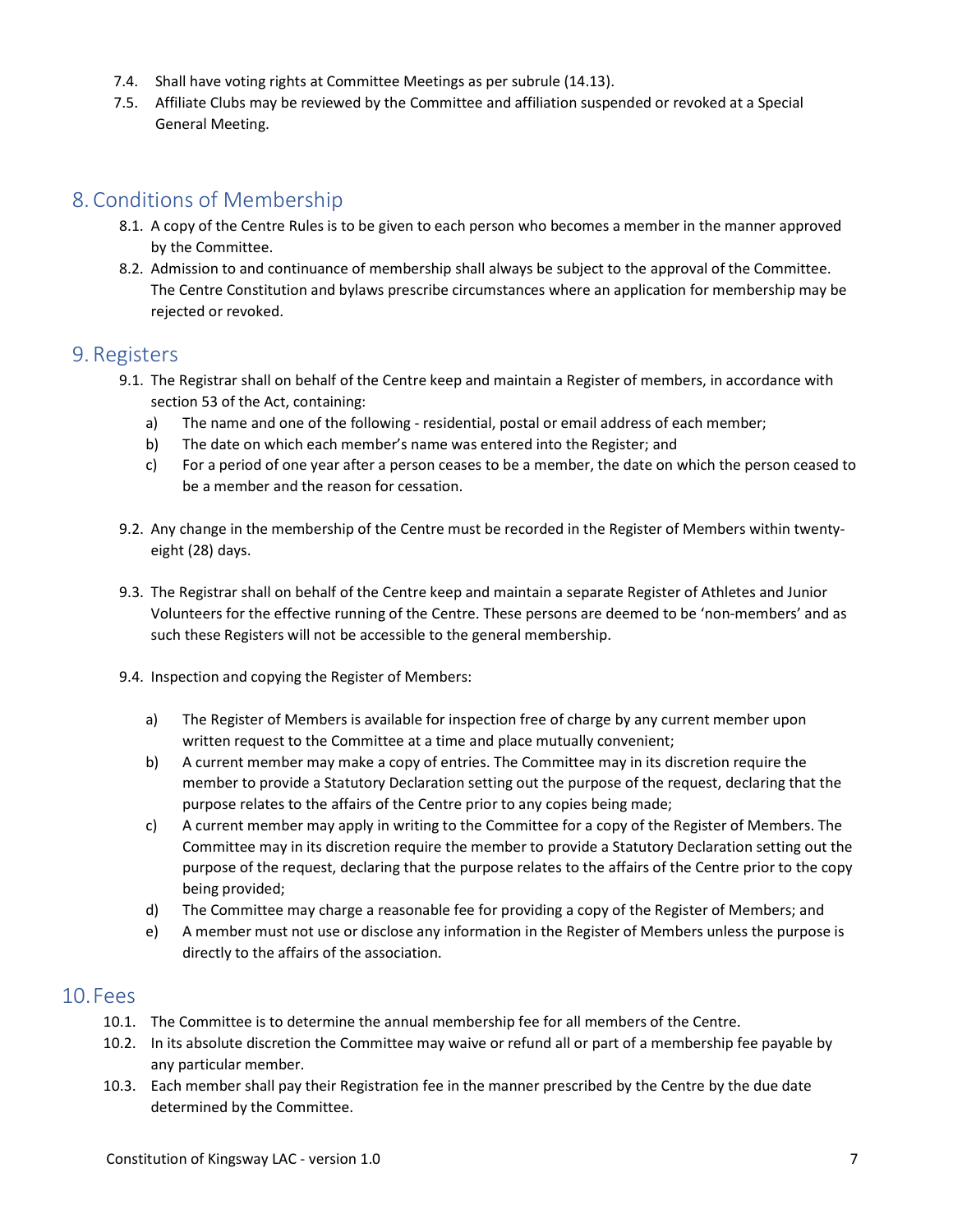10.4. A member is a financial member for the purposes of these rules when a membership fee is paid to either the Centre or Affiliated Club.

# 11.Resignation of members

- 11.1. A member who delivers a written notice of resignation to the Committee, ceases to be a member on the date that the notice is received by the Committee, or any later date as specified in the notice.
- 11.2. A person who ceases to be a member under subrule (11.1) remains liable to pay to the Centre any fee due and payable by that person to the Centre but is unpaid at the date of that cessation.

# 12.Suspension or Expulsion

- 12.1. The Committee may at a Committee meeting expel a member, athlete or junior volunteer from The Centre, if it is determined that:
	- a) The person's status or conduct is detrimental to the Objects, interests or standing of the Centre, including (without limitation) if the person has brought the Centre, their Club or the Sport of Athletics into disrepute; and/or
	- b) The person has failed to comply with this Constitution or any bylaws, policies or standards of the Centre.
- 12.2. The Committee must give the person as per subrule 12.1 written notice of the proposed expulsion at least twenty-eight (28) days prior to the Committee Meeting at which the proposal is to be considered by the Committee. The notice must state:
	- a) The date, time and place of the meeting;
	- b) The grounds on which the proposed expulsion is based;
	- c) That the person, or the person's representative, may attend the meeting and will be given a reasonable opportunity to make verbal and written submissions to the Committee; and
	- d) Whether the persons membership is to be suspended during this process.
- 12.3. At the Committee meeting, the Committee must;
	- a) Give the person, or the person's representative, a reasonable opportunity to make written and/or verbal submissions to the Committee about the proposed expulsion;
	- b) Give due consideration to any submission so made; and
	- c) Decide whether to expel the person from The Centre.
- 12.4. A decision of the Committee to expel the person from the Centre takes immediate effect.
- 12.5. The Committee must give the person written notice of the decision and the reasons for the decision within seven (7) days after the Committee meeting at which the decision was made.
- 12.6. A person who is expelled from the Centre who wishes to appeal that decision may, within fourteen (14) days after receiving notice of the Committee's decision under subrule (12.5), give written notice to the Committee advising their intent to appeal and request the appointment of a mediator.
- 12.7. If notice is given under subrule (12.6), the person who gives notice and the Committee are the parties to the mediation.
- 12.8. If notice is given under subrule (12.6), the Committee is to appoint an Independent Mediator.

# 13.Committee

## Committee Members

- 13.1. The affairs of the Centre shall be managed exclusively by a Committee consisting of:
	- a) a Chairperson;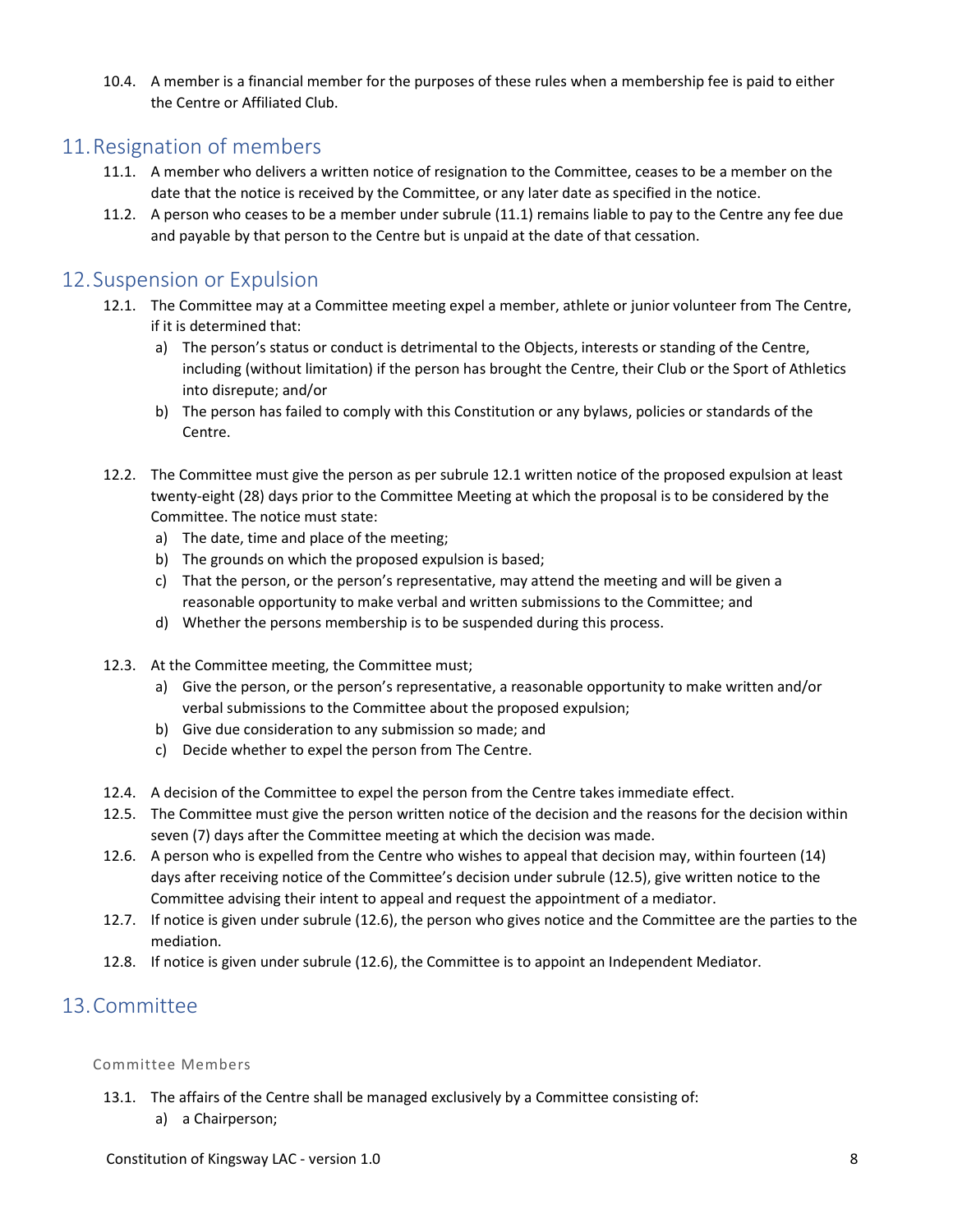- b) a Secretary;
- c) a Treasurer;
- d) a Registrar; and
- e) a minimum of six (6) up to a maximum of ten (10) general members.
- 13.2. A person may be a Committee member if the person is:
	- a) an individual who has reached eighteen (18) years of age;
	- b) a member of the Centre as per Rule 6; and
	- c) not disqualified from being a Committee member under section 39 and 40 of The Act.
- 13.3. A Committee member must exercise their powers with diligence and discharge their duties:
	- a) in good faith in the best interests of the Centre; and
	- b) for a proper purpose.
- 13.4. A Committee member must not improperly use their position to:
	- a) gain an advantage for themselves or another person; or
	- b) cause detriment to the Centre.
- 13.5. Any Committee member holding a general member position will be assigned portfolios by the Committee based on the Centre's requirements for the season as determined by the Committee. Portfolio positions are outlined in the Centre by-laws.
- 13.6. A person must not hold two or more of the positions mentioned in subrule (13.1) at the same time.
- 13.7. The Chairperson will call for nominations from the elected Committee for the role of Vice-Chairperson to be approved by the newly elected Committee. This position will be in addition to their role mentioned in subrule (13.1).
- 13.8. A member becomes a Committee member if the member:
	- a) Is elected to the Committee at an Annual General meeting; or
	- b) Is appointed to the Committee by the Committee to fill a casual vacancy under subrule (13.24).
- 13.9. A nominee who is subsequently elected as a Chairperson, Vice-Chairperson, Secretary, Registrar or Treasurer shall immediately retire/resign from a position of Chairperson, Vice-Chairperson, Secretary, Treasurer or Registrar of an Affiliate Club. A nominee must also retire / resign as a paid employee of the Member Centre or Affiliate Club.

## Election of Committee Members

- 13.10. The Secretary must send written notice to all members calling for nomination for election to the committee and stating the date by which nominations must be received to comply with subrule (15.9).
- 13.11. A member who wishes to be considered for election to the Committee at the Annual General Meeting must nominate for election by sending written notice of the nomination to the Secretary at least seven (7) days before the Annual General Meeting or in person from the floor at the Annual General Meeting. This nomination must be seconded by another member in support of the nomination.
- 13.12. At the Annual General Meeting, a separate election must be held for each position as listed in subrule (13.1).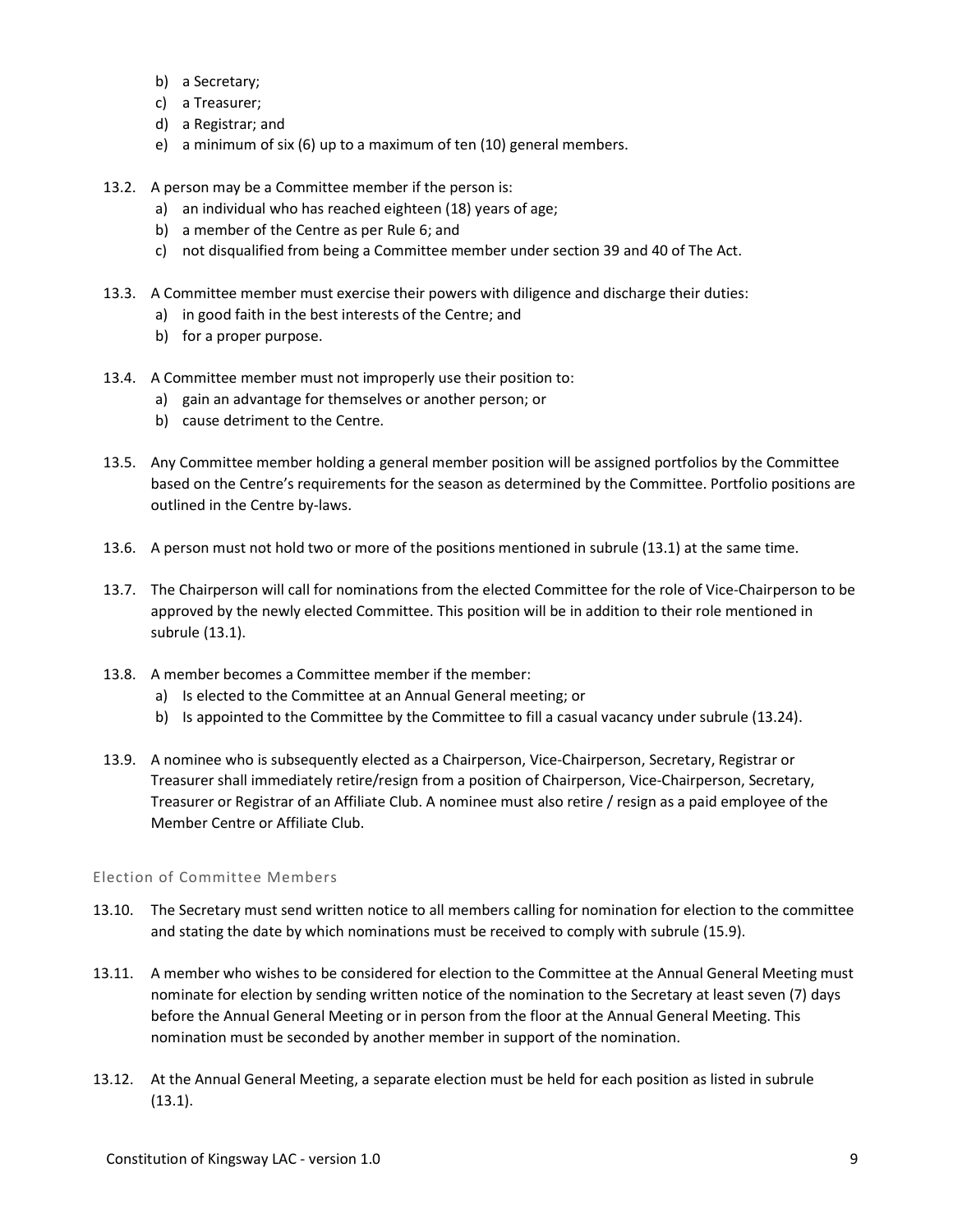- 13.13. If only one member has nominated for a position, the Chair must declare the member elected to the position.
- 13.14. If more than one member has nominated for a position, the eligible members present at the meeting must vote in accordance with procedures that have been determined by the Committee to decide who is elected to the position. A member who has nominated for the position may vote for themselves.
- 13.15. If there is no nomination for a position, the Chair of the Meeting may call for nominations from the members present at the meeting.

## Term of Office

- 13.16. The term of office of a Committee member begins when the member:
	- a) Is elected at an Annual General Meeting; or
	- b) Is appointed to fill a casual vacancy under subrule (13.24).
- 13.17. Subject to subrule (13.19), a Committee member holds office until the positions on the Committee are declared vacant at the next Annual General Meeting.

## Resignation and removal from the Committee

- 13.18. A Committee member may resign from the Committee by written notice given to the Chairperson or, if the resigning member is the Chairperson, given to the Vice Chairperson.
- 13.19. The resignation takes effect:
	- a) When the notice is received by the Chairperson or Vice Chairperson; or
	- b) If a later time is stated in the notice, at the later time.
- 13.20. At a General Meeting, the Centre may by resolution:
	- a) Remove a Committee member from office; and
	- b) Elect an eligible member to fill the vacant position.
- 13.21. A Committee member who is subject to a proposed resolution under subrule (12.1) may make written representations (of a reasonable length) to the Committee and may ask that the representations be provided to the members.
- 13.22. The Committee may give a copy of the representations to each member or, if they are not so given, the Committee member may require them to be read out at the General Meeting at which the resolution is to be considered.

## Vacancy on the Committee

- 13.23. A person ceases to be a Committee member if the person:
	- a) Dies;
	- b) Ceases to be a member;
	- c) Resigns from the Committee;
	- d) Is removed from office under subrule (12.1);
	- e) Becomes ineligible to accept an appointment or act as a committee member under section 39 of The Act;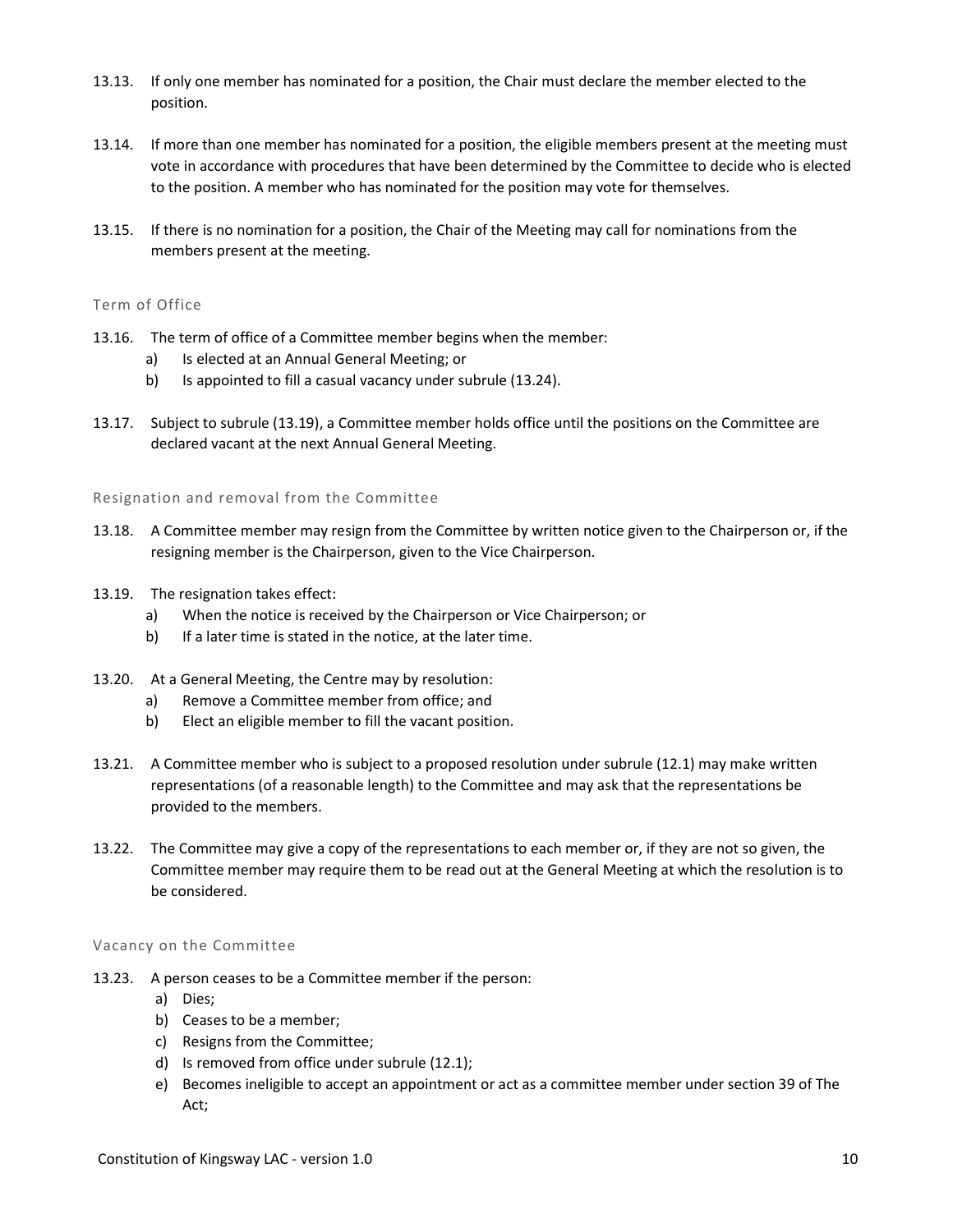- f) Becomes permanently unable to act as a Committee member because of a mental or physical disability; or
- g) Fails to attend three (3) Committee Meetings in the same financial year, of which the person has been given notice, without having notified the Committee that the person will be unable to attend.
- 13.24. The Committee may appoint a member who is eligible to fill a position on the committee that:
	- a) Has become vacant under subrule (12.1) or (13.23); or
	- b) Was not filled by election at the most recent Annual General Meeting.
- 13.25. Subject to the requirement for quorum, the Committee may continue to act despite any vacancy in its membership.

#### Subcommittees

- 13.26. To help the Committee in the conduct of the Centre's business, the Committee may appoint one or more subcommittees to undertake certain tasks as determined by the Committee.
- 13.27. A subcommittee may consist of the number of people that the committee considers appropriate.
- 13.28. A member of the Committee shall be appointed Chairperson of any such Sub-Committee as mentioned in subrule (13.26).
- 13.29. The Committee may, in writing, amend or revoke the subcommittee.

#### Payments to members

- 13.30. A payment to a member out of the funds of the Centre is authorised if it is:
	- a) a payment in good faith to the member as reasonable remuneration for any services provided to the Centre, or for goods supplied to the Centre, in the ordinary course of business;
	- b) the reimbursement of reasonable expenses properly incurred in connection with the Centre's business; or
	- c) a sponsorship donation to a parent or guardian on behalf of a travelling athlete.

## 14.Committee Meetings

- 14.1. The Committee must meet at least ten (10) times in each year on the dates, times and places determined by the Committee.
- 14.2. The date, time and place of the first Committee meeting must be determined by the Committee members as soon as practicable after the Annual General Meeting at which the committee members were elected.
- 14.3. Special Committee meetings may be convened by the Chairperson or any two (2) Committee members.
- 14.4. The procedure and order of business at a Committee meeting may be determined by the Committee members at the meeting.
- 14.5. No business is to be conducted at a Committee meeting unless a quorum is present.

#### Quorum at Committee Meetings

- 14.6. At a Committee meeting, fifty (50) percent plus one (1) of the total number of Committee members (with reference to subrule 13.1) in office at the time of the Committee meeting constitutes a quorum.
- 14.7. Participation by telephone, video conferencing or other similar electronic communication constitutes being present at the Committee Meeting provided that all persons participating in the meeting are able to communicate with each other effectively, simultaneously and instantaneously.
- 14.8. If quorum is not present within 30 minutes after the notified commencement time, the Committee may either: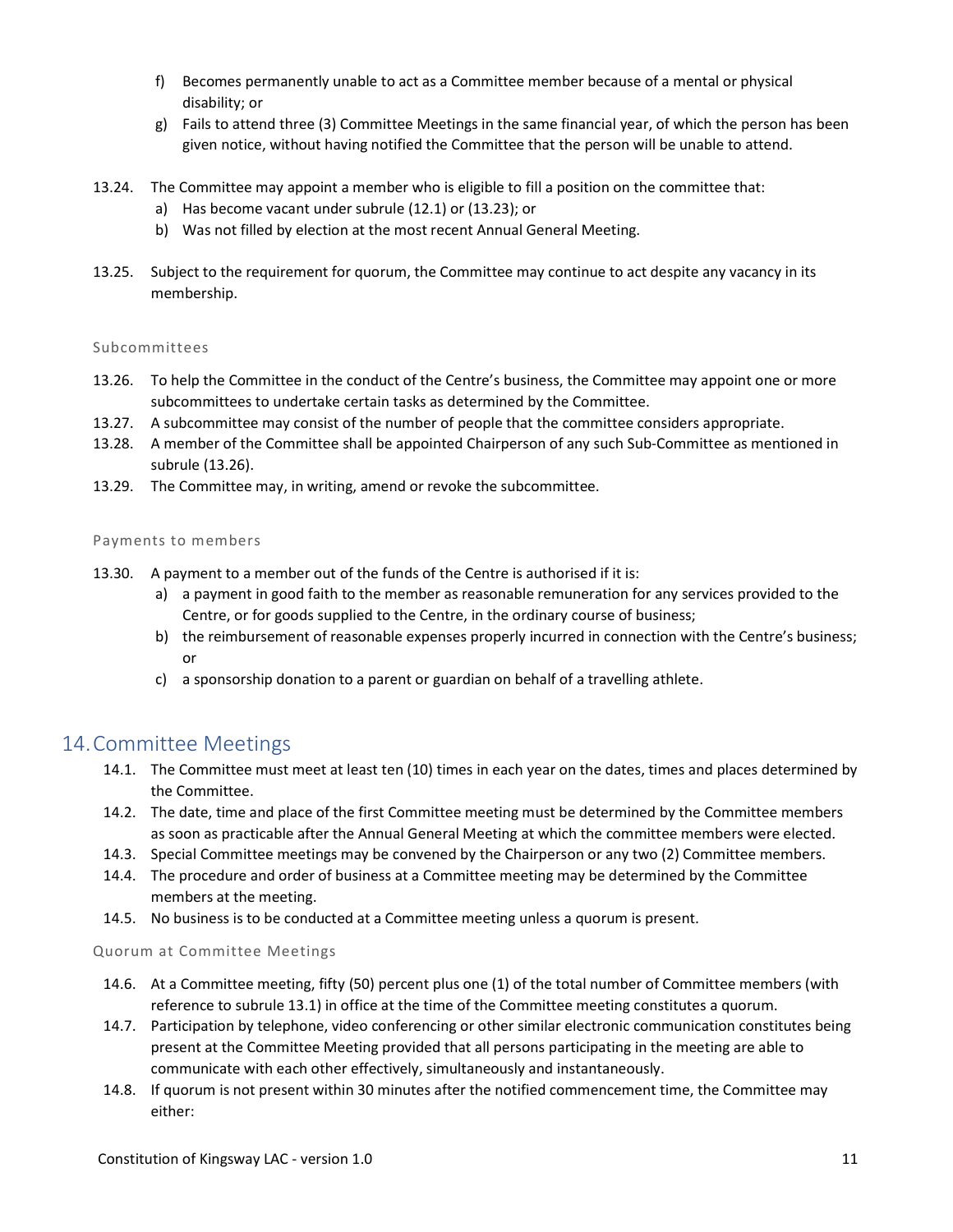- a) Adjourn the meeting to another date, not being later than fourteen (14) days from the adjournment; or
- b) Continue proceedings of the meeting. If the meeting proceeds, all decisions undertaken by the Committee will not be valid until ratified by a Committee poll (either electronic or in person) where quorum is present.

#### Guests at Committee meetings

- 14.9. A member may request to attend a Committee meeting no less than 24 hours prior to the meeting in writing (email is acceptable) to the Committee stating their reason for attendance.
- 14.10. The Committee may invite a person who is not a Committee member to attend a Committee meeting.
- 14.11. A person who is invited or requests to attend a Committee meeting:
	- a) Has no right to any agenda, minutes, or other document circulated at the meeting;
	- b) Must not comment about any matter discussed at the meeting unless invited to by the Committee to do so; and
	- c) Cannot vote on any matter that is to be decided at the meeting.
- 14.12. Each Affiliated Club should be represented at Committee Meetings by at least one (1) appointed delegate. This delegate must be from their elected Committee.

## Voting at Committee meetings

- 14.13. If the Committee decides that Affiliated Clubs will be given leave to vote on a question, then the votes of the attending Club Delegates are to be counted with a maximum of one (1) vote per Affiliated Club.
- 14.14. Each Committee member present at the Committee meeting has one (1) vote on any question arising at the meeting.
- 14.15. At Committee meetings all votes shall be given in person, no proxy or mail votes are permitted.
- 14.16. A motion is carried if a majority of the Committee members present at the Committee meeting vote in favour of the motion.
- 14.17. If the votes are divided equally on a question, the Chair has a second and casting vote.

## Minutes of a Committee meeting

- 14.18. The Committee must ensure that minutes are taken and kept of each Committee meeting.
- 14.19. The Committee Meeting minutes must record the following:
	- a) The names of all attendees;
	- b) The business considered at the meeting; and
	- c) Any motion on which a vote is taken at the meeting and the result of the vote.
- 14.20. The minutes of a Committee meeting must be entered in the Centre's minute book within thirty (30) days after the meeting is held.
- 14.21. The Chair must ensure the minutes of a Committee meeting are reviewed and signed as correct at the next meeting.

#### Decisions between Committee meetings

- 14.22. The Committee may make decisions between Committee meetings as outlined in the Centre bylaws.
- 14.23. A motion is carried if a majority of the Committee members vote in favour of the motion. The vote must be recorded.
- 14.24. Any motion voted upon must be entered into the minutes of the next Committee meeting including the result of the vote.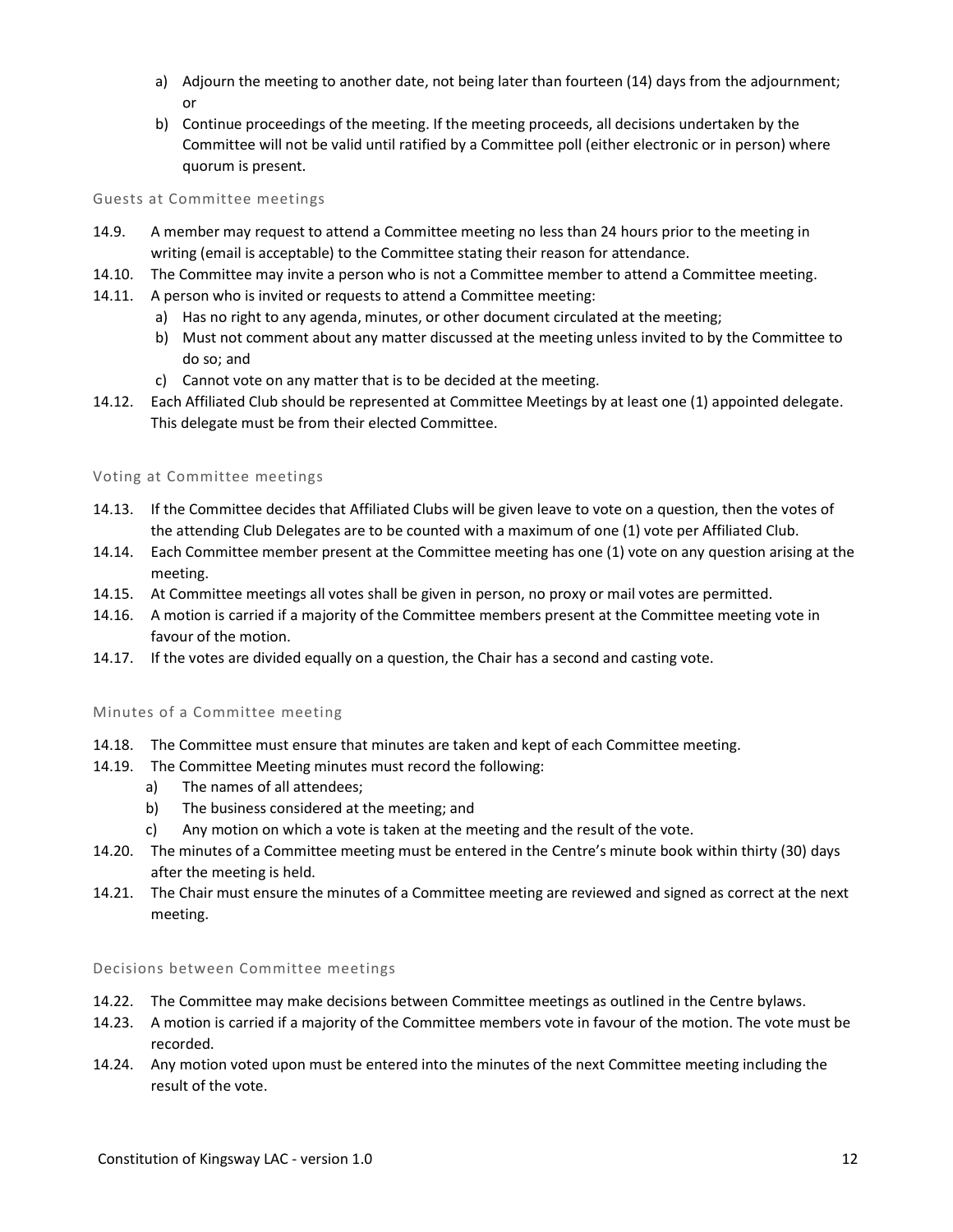# 15.General Meetings

## Annual General Meeting

- 15.1. The Committee must determine the date, time and place of the Annual General Meeting.
- 15.2. The Annual General Meeting is to be held within six (6) months after the end of the Centre's financial year as per section 50(3) of The Act.
- 15.3. If it is proposed to hold the Annual General Meeting more than six (6) months after the end of the Centre's financial year, the Committee must apply to the Commissioner for permission under section 50(3)(b) of The Act within four (4) months after the end of the financial year.
- 15.4. The ordinary business of the Annual General Meeting is as follows:
	- a) To confirm the minutes of the previous Annual General Meeting and of any Special General Meeting held since then;
	- b) To receive and consider the Committee's annual reports including but not limited to the Chairperson report and financial report;
	- c) To elect the Committee members;
	- d) To appoint or remove a reviewer or auditor of the Centre in accordance with The Act; and
	- e) Any other business of which notice has been given in accordance with these rules.

## Special General Meetings

- 15.5. The Committee may at any time convene a Special General Meeting.
- 15.6. The Committee must convene a General Meeting if the following requirements are met:
	- a) The request is made by, at a minimum, ten (10) percent of ordinary members to the Committee;
	- b) The request is in writing, signed by all the members making the request; and
	- c) The request states the business to be conducted.
- 15.7. On receipt of a request from members under subrule (15.6) the Committee must:
	- a) Give all members twenty-one (21) days' notice of the Special General Meeting;
	- b) Hold the Special General Meeting within two (2) months of the date of the request; and
	- c) The Centre shall pay the reasonable expenses of convening and holding the Special General Meeting.
- 15.8. Subject to The Act, the Committee may cancel or postpone any Special General Meeting or change its venue by giving notice to all persons to whom the notice of the original meeting was given but may not cancel a meeting which was called or requested by members without the prior written consent of those members.

## Notice of General Meetings

- 15.9. Notice of General Meetings must be provided to members:
	- a) At least fourteen (14) days before any General Meeting; and
	- b) At least twenty-one (21) days before any General Meeting at which a Special Resolution is proposed.
- 15.10. The notice of a General Meeting must be written and:
	- a) Specify the place, date and time for the General Meeting;
	- b) State the general nature of each item of business to be considered at the meeting; and
	- c) If a special resolution is to be proposed at the General Meeting set out an intention to propose the Special Resolution and state the Resolution.
- 15.11. A notice is deemed to be given and received by the member:
	- a) If delivered in person when delivered to the member;
	- b) If posted, on the day after the date of posting to the member whether delivered or not; or
	- c) If sent by facsimile, email or other electronic means, on the day after the date of its transmission.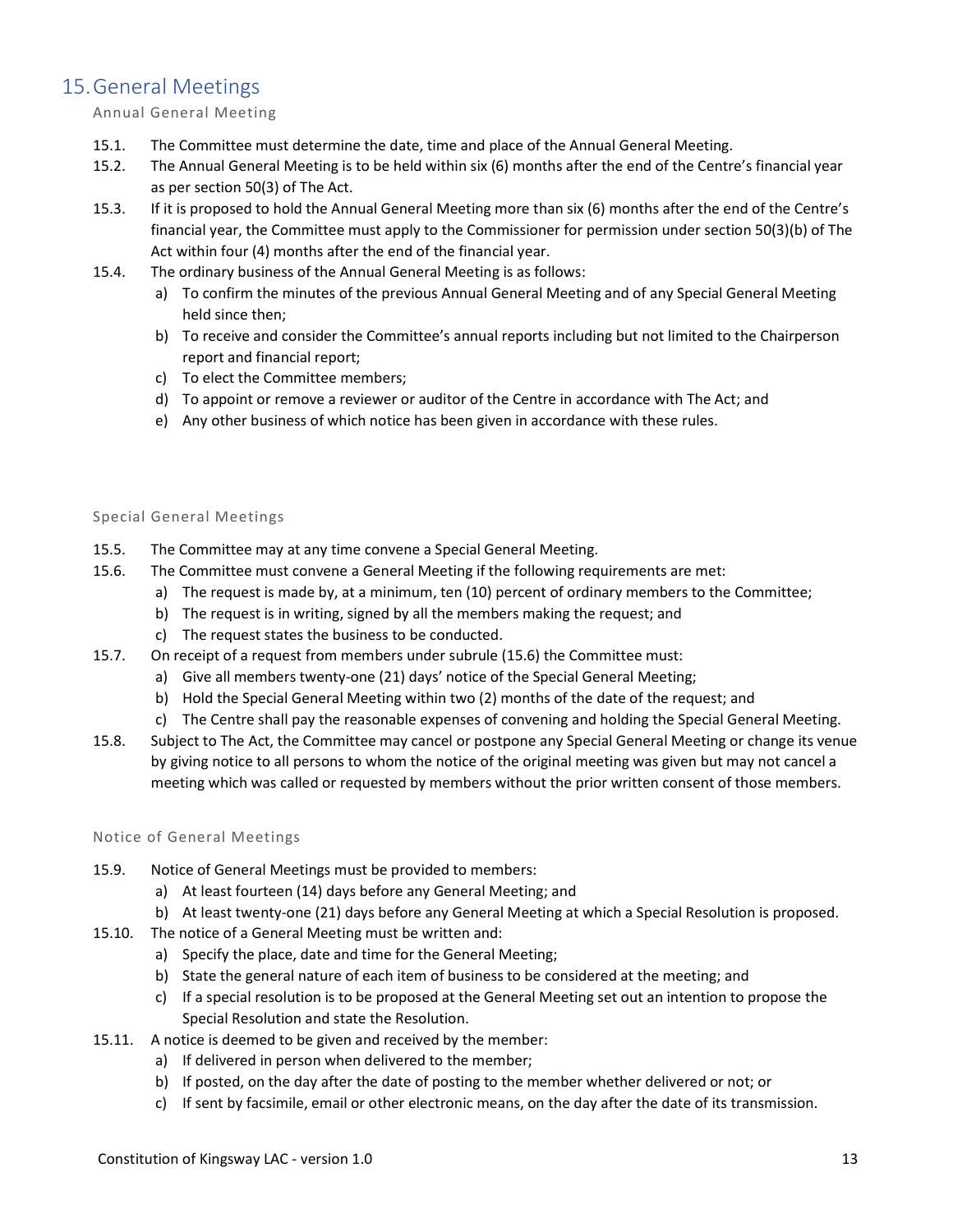15.12. When a meeting is adjourned for a period of thirty (30) days or more, notice of the adjourned meeting must be given as in the case of the original meeting, in all other cases it is not necessary to give notice of the adjourned meeting.

#### Quorum at a General Meeting

- 15.13. At a General Meeting, ten (10) ordinary members present in person constitutes a quorum.
- 15.14. The presence of a member at a General Meeting must be by attendance in person and cannot be through contact by telephone or other means of instantaneous communication.
- 15.15. If quorum is not present within thirty (30) minutes after the notified commencement time of a general notice:
	- a) Where the meeting is convened on the request of members, the meeting must be automatically dissolved; and
	- b) In any other case, the meeting stands adjourned to a day, time and place as the Committee decides or, if no decision is made, to the same day in the next week and the same time and place.
- 15.16. If a quorum is not present within thirty (30) minutes after the commencement time of a General Meeting held under subrule (15.15 (b)) the members who are present at the resumed meeting will be taken to constitute a quorum and may proceed with the business of that resumed meeting as if a quorum were present.

## Voting at a General Meeting

- 15.17. At General Meetings, each member present who is entitled to vote in accordance with these rules has only one (1) vote.
- 15.18. At General Meetings all votes shall be given in person, no proxy or mail votes are permitted.
- 15.19. Except in the case of a special resolution, a motion is carried if a majority of the eligible members present at the General Meeting vote in favour of the motion.
- 15.20. If votes are divided equally on a question, the Chair has a second and casting vote.
- 15.21. A special resolution is to be passed in accordance with section 51 of The Act by the votes of requiring seventy-five (75) percent majority vote of the Members present and eligible to vote at the General Meeting.
- 15.22. Voting may be conducted either with a show of hands or written poll as determined by the Committee.
- 15.23. A declaration by the Chair that a resolution has been carried or lost and an entry to that effect in the minutes of the General Meeting is conclusive evidence of that fact.

Minutes of General Meeting

- 15.24. The Committee must ensure that minutes are taken and kept of each General Meeting.
- 15.25. The General Meeting minutes must record the following:
	- a) The names of all attending members;
	- b) The business considered at the meeting;
	- c) Any reports presented; and
	- d) Any motion or resolution on which a vote is taken at the meeting and the result of the vote.
- 15.26. The minutes of a General Meeting must be entered in the Centre's minute book within thirty (30) days after the meeting is held.
- 15.27. The Chair must ensure the minutes of a General Meeting are reviewed and signed as correct at the next General Meeting.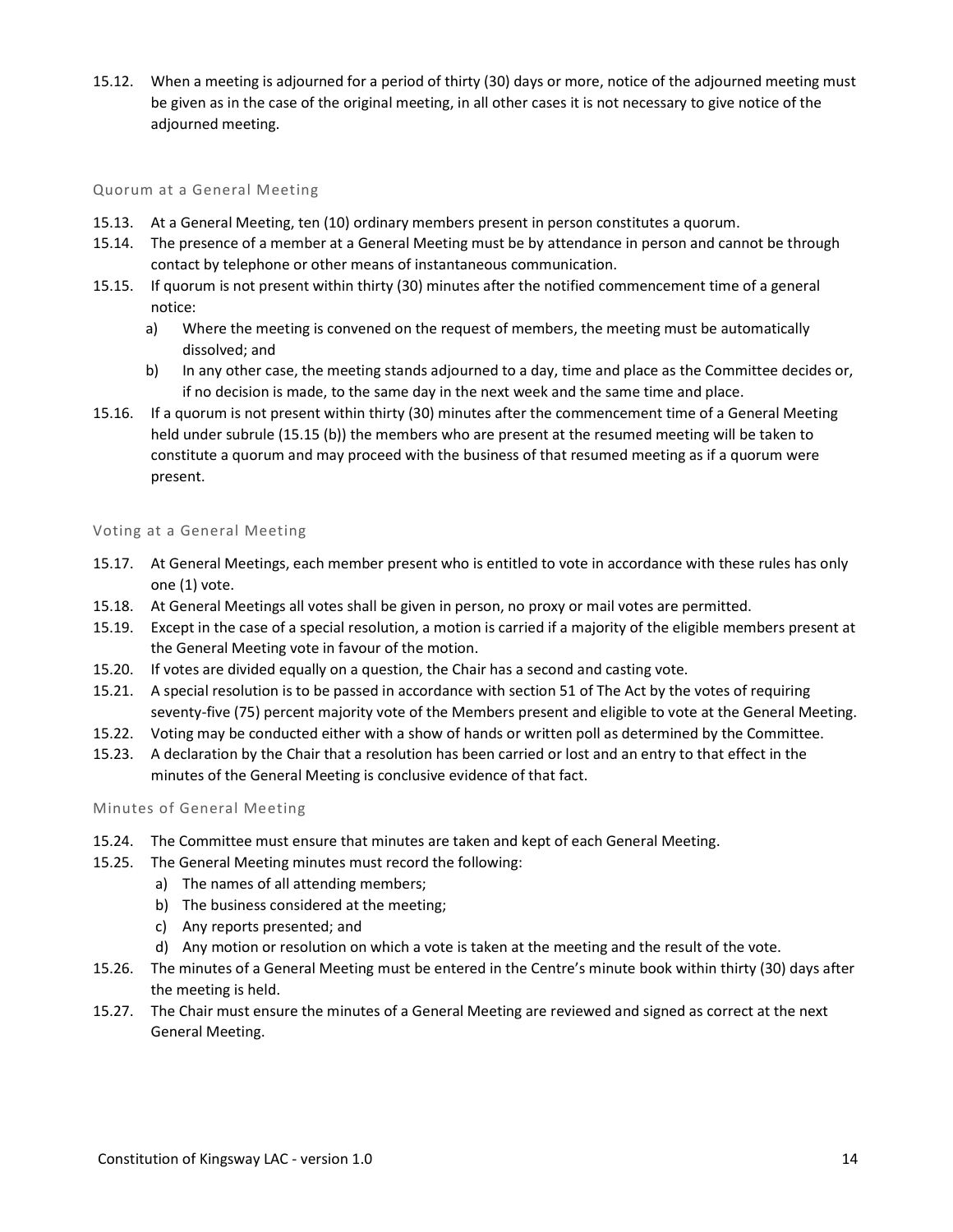# 16.Rules, bylaws and policies

- 16.1. The Committee may make, repeal or amend bylaws and policies provided they shall not be inconsistent with any of these rules. All policies and bylaws made under this rule will be binding on the Centre, it's members, athletes, junior volunteers and Affiliated Clubs.
- 16.2. The Committee must make a copy of the bylaws available for inspection by members.
- 16.3. These rules may only be varied, amended or rescinded by Special Resolution in accordance with Division 2 of Part 3 of The Act.
- 16.4. These rules bind every member, athlete, junior volunteer of The Centre to the same extent as if every member and the Centre had signed and sealed these rules and agreed to be bound by all their provisions.
- 16.5. The Kingsway LAC Financial Policy outlines how funds are to be managed including but not limited to: Committee members responsible for receiving funds; issuing receipts; paying funds received into the bank account; expenditure authorization and method of operation of bank accounts and signing cheques.

## Transitional Rules

- 16.6. All entities who were Affiliate Clubs or Members of the Centre prior to the time of approval to the amendments to this constitution under The Act, shall retain their membership category under transitional provisions for membership until required by this constitution to renew their membership.
- 16.7. All entities who were Committee Members prior to the time of approval to the amendments to this constitution under The Act, shall remain as Committee members until their term of office ends as per subrule (13.17). Any Committee Member holding the position of Chairperson, Vice Chairperson, Registrar, Secretary or Treasurer will remain in this role while all other positions will become General Members as per subrule (13.1).

## 17.Executing documents and Common Seal

- 17.1. The Centre may execute a document without using a Common Seal if the document is signed by two (2) Committee members one of which is the Chairperson or Vice Chairperson.
- 17.2. The Centre shall have a Common Seal on which its corporate name shall appear in legible characters.
- 17.3. The Common Seal of the Centre shall not be used without the express authority of the Committee and every use of that Common Seal shall be recorded in the minute book.
- 17.4. The affixing of the Common Seal f the Centre shall be witnessed by any two (2) Committee members holding the roles of either Chairperson, Vice Chairperson, Secretary or Treasurer.
- 17.5. The Common Seal of the Centre shall be kept in the custody of the Secretary or of another Committee member or held in the safe as the Committee decides.

## 18.Custody of books and securities

- 18.1. Subject to subrule (9.3) and (17.5) the books and any securities of the Centre must be kept in the Secretary's custody or under the Secretary's control.
- 18.2. The financial records and, as applicable, the financial statements or financial reports of the Centre must be kept in the Treasurer's custody or under the Treasurer's control.
- 18.3. Subrule (18.1) and (18.2) have effect unless otherwise decided by the Committee.
- 18.4. The books of the Centre must be retained for at least seven (7) years.

# 19.Inspection of records and documents

19.1. A member may apply in writing to the Committee at any reasonable time to inspect without charge the books, documents, records and securities of the Centre with the exception of the Register of Athletes and Register of Junior Volunteers as per subrule 9.3. The Committee at its discretion may require the member to provide a statutory declaration setting out the purpose of the request, declaring that the purpose relates to the affairs of the Centre.